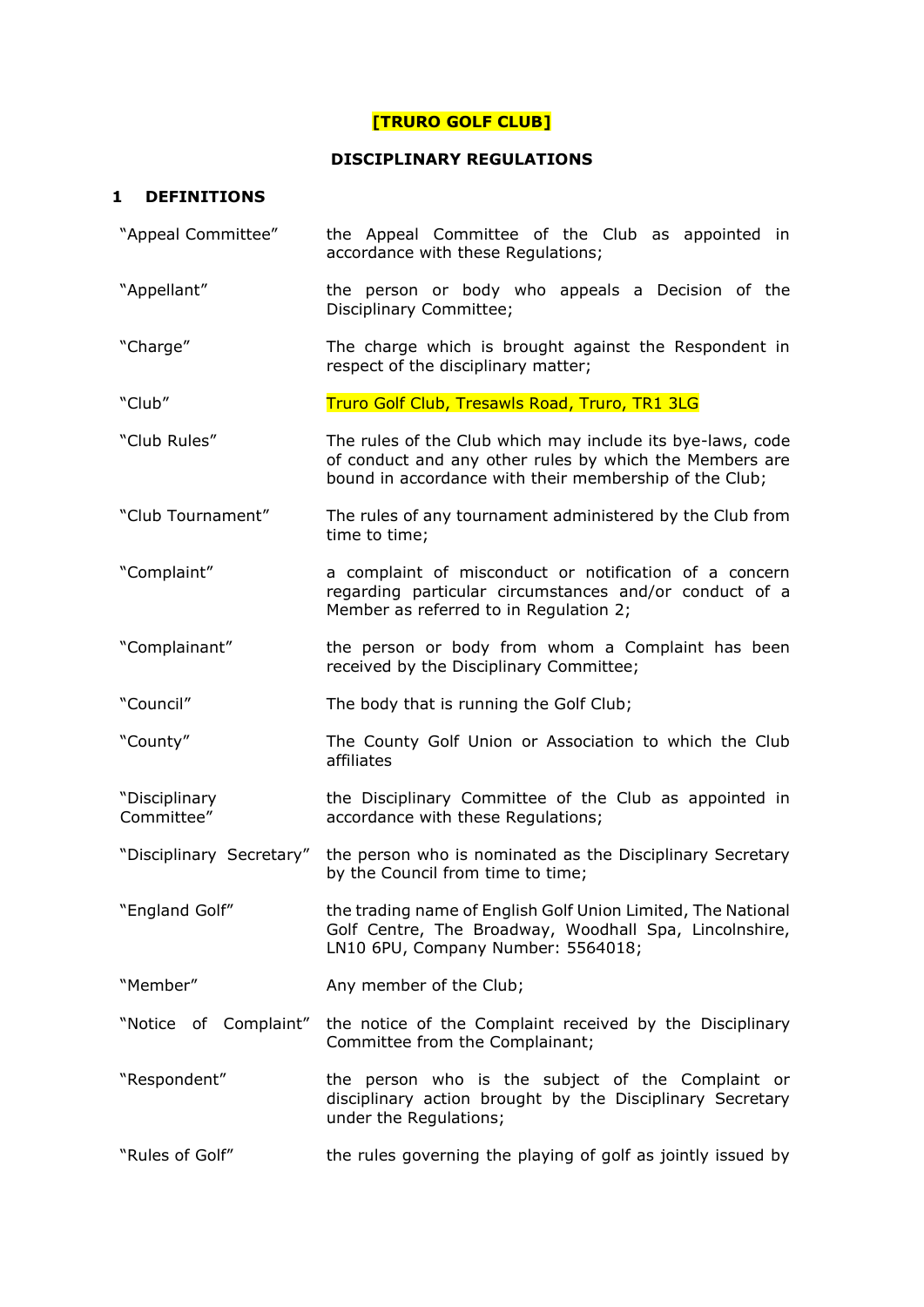the R&A and the USGA from time to time;

### **2 JURISDICTION AND DISCIPLINARY MATTERS**

- 2.1 These disciplinary regulations (the "Regulations") are made by the Club in relation to any disciplinary matters which include without limitation the following:
	- 2.1.1 alleged breaches of the Club Rules;
	- 2.1.2 alleged breaches of the Rules of Golf, handicap infringements, disqualifications and any breach of the rules of a Club Tournament; and
	- 2.1.3 any matter in which a Member engages in any conduct which is inappropriate, unlawful, unsporting or behaves in a manner which is unacceptable or opposed to the general interests of the Club or the sport of golf or which brings the Club into disrepute.
- 2.2 The Regulations apply to all Members and **[playing visitors]** of the Club.

**[COMMENT -** Clubs may wish to provide that playing visitors are subject to the disciplinary proceedings in order to have jurisdiction to ban individuals who may breach Club Rules. Whilst it is unlikely that visitors would attend or engage in a disciplinary process, sanctions may be imposed against visitors who are not welcome at a certain Club.1

- 2.3 The Regulations may be amended by the Club at any time and at its sole discretion and such amendments shall be effective from the date stated.
- 2.4 Disciplinary proceedings shall be commenced against a Member in accordance with the Regulations where the Disciplinary Secretary receives a Notice of Complaint or where the Disciplinary Secretary becomes aware of a disciplinary matter referred to in Regulation 2.1 above.
- 2.5 In the event that the Disciplinary Secretary is involved in a disciplinary matter, either as Complainant or Respondent then the matter shall be referred to council who shall appoint a new Disciplinary Secretary for that matter.
- 2.6 As a general rule the Disciplinary Secretary, where considered appropriate and in its sole and absolute discretion, may deal with a disciplinary matter in an informal manner, however, should the Disciplinary Secretary, in its sole and absolute discretion, deem a matter to be sufficiently serious it may commence formal disciplinary proceedings these Regulations shall apply. Where the matter is to be dealt with on an informal basis it may be dealt with by the most appropriate person or body of the Club.

# **3 NOTICE OF COMPLAINTS**

- 3.1 A Notice of Complaint may be lodged with the Disciplinary Secretary by any person or body which shall include without limitation, another Member, an employee/officer of the Club, the Council, or a member of the public, in relation to an alleged disciplinary matter which is referred to in Regulation 2 above.
- 3.2 The Notice of Complaint shall be made in writing as soon as practicable but no later than 28 days following the alleged incident (or knowledge of the incident by the Complainant) and shall set out details of the Complaint including, where applicable, the specific Club Rule, Competition Rule or Regulation which is alleged to have been breached by the Respondent.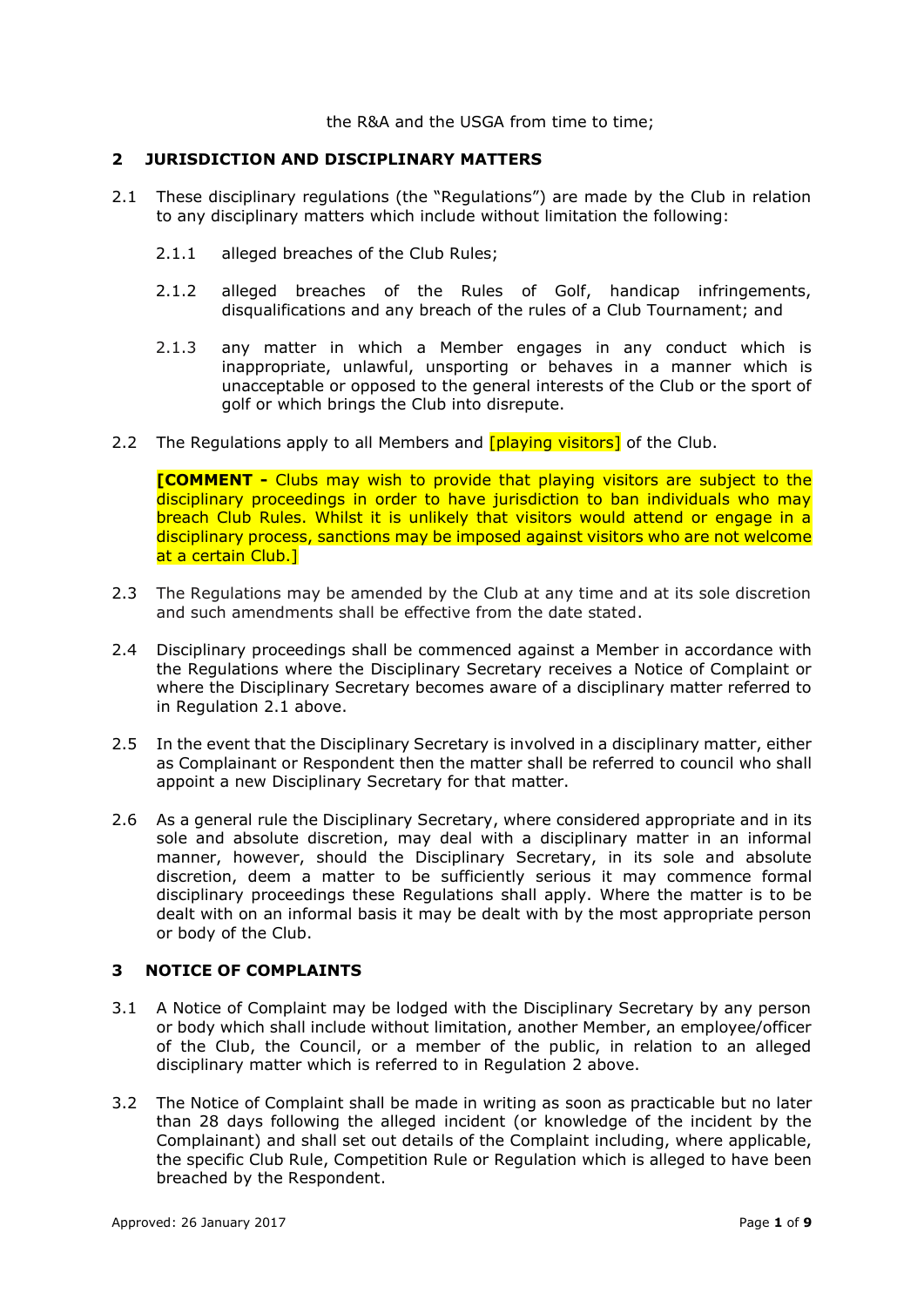### **4 INITIAL INVESTIGATION**

- 4.1 On receipt of the Notice of Complaint or the Disciplinary otherwise becoming aware of an alleged disciplinary matter regarding a Member, the Disciplinary Secretary shall within 14 days;
	- 4.1.1 commence an initial investigation into the matter in order to gather information and evidence;
	- 4.1.2 forward a copy of the Notice of Complaint to the Respondent and invite a written response from the Respondent; and
	- 4.1.3 undertake any further investigation deemed appropriate in order to ascertain the best course of action to resolve the Complaint or commence disciplinary action against the Respondent.
- 4.2 Upon completion of the steps set out in Regulation 4.1 the Disciplinary Secretary may take any of the following steps:
	- 4.2.1 decide that no further action is required in which case the Disciplinary Secretary shall notify the Respondent and the Complainant in writing explaining the reasons why the Complaint has been dismissed, for example:
		- 4.2.1.1it does not fall within the authority of the Club;
		- 4.2.1.2there is not enough evidence to justify further action being taken; or
		- 4.2.1.3it is vexatious and/or malicious in which case the Complainant's actions may be referred to the Council for further consideration;
	- 4.2.2 deal with the matter informally by way of advice, information or mediation between the respective parties;
	- 4.2.3 if deemed appropriate and the matter is of a serious nature, following consultation with Council and any other appropriate person/committee of the Club, refer the matter to England Golf or another appropriate body; or
	- 4.2.4 refer the matter to the Disciplinary Committee to be constituted in accordance with Regulation 5.
- 4.3 As soon as is practicable, the Disciplinary Secretary shall inform the Complainant and the Respondent of the course of action taken. If the Disciplinary Secretary chooses to refer the matter to the Disciplinary Committee the Respondent shall be informed of the Charge being brought and granted the opportunity to either accept or deny the Charge.
- 4.4 If the Respondent accepts the Charge then the matter shall be referred to the Disciplinary Committee for a hearing to determine the sanction and the Respondent shall only be granted leave to appeal on the ground that the sanction imposed was disproportionate to the circumstances of the case.
- 4.5 If the Respondent denies the Charge then the matter shall be determined at a hearing of the Disciplinary Committee in accordance with Regulation 5.
- 4.6 Where the Complainant is not a Member or employee/officer of the Club or the Council, the Club's duty to inform detailed in Regulations 4.2.1 and 4.3 above. shall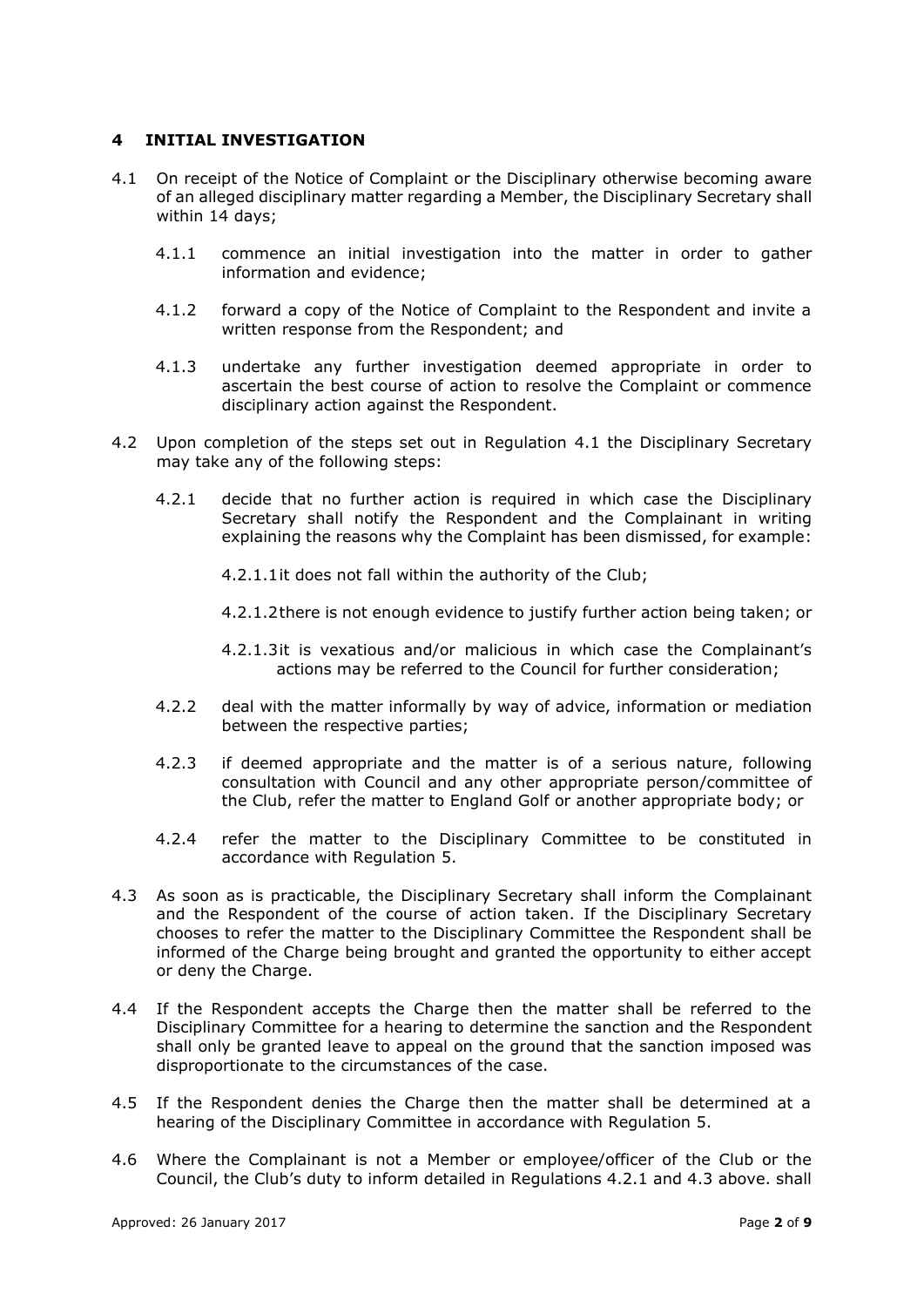not apply and the Complainant shall not have a right to be involved in action taken under these Regulations following the lodging of a Notice of Complaint.

# **5 DISCIPLINARY COMMITTEE**

5.1 The Club shall establish a Disciplinary Committee consisting of [3] members who are appointed by Council. The Disciplinary Committee shall elect one of its members to act as Chair. In the event that the Disciplinary Committee are not able to elect a Chair, Council shall decide upon the Chair.

[**COMMENT -** Consideration should be given to who may comprise the Disciplinary Committee, i.e. Members or non-Members, or a legally qualified independent person]

- 5.2 The Disciplinary Committee shall have jurisdiction to conduct disciplinary hearings and impose sanctions upon those persons who are subject to a Charge.
- 5.3 The members of the Disciplinary Committee including the Chair shall serve a term of one year after which time they will either be re-elected or replaced. If a member of the Disciplinary Committee shall resign, *[is no longer a Member]*, or otherwise becomes unable to perform his/her duties on the Disciplinary Committee, the Council shall have the power to appoint another member in his/her place.
- 5.4 Each member of the Disciplinary Committee must have no personal interest in the outcome of proceedings (other than to see that the decision is fair) and have no previous knowledge or involvement with the matter under consideration. In the event that a matter is referred to the Disciplinary Committee and a member of the Disciplinary Committee either declares an interest or is deemed to have an interest by the Disciplinary Secretary or Council, then such person shall be replaced on the Disciplinary Committee for that matter only. The Disciplinary Secretary and/or Council in assessing whether a member of the Disciplinary Committee has an interest in the outcome of proceedings shall give due consideration to any objections raised by the Respondent.

# **6 DISCIPLINARY HEARINGS**

- 6.1 Where a matter is referred to the Disciplinary Committee by the Disciplinary Secretary, the Disciplinary Committee may hear a disciplinary matter by way of oral hearing or consider the charge on the basis of written submissions from the Respondent and the Club / Complainant as appropriate and at the request of the parties. In the event that an oral hearing shall be held, the Disciplinary Secretary shall make such arrangements for the hearing to be held within a reasonable time.
- 6.2 The Respondent may be represented at the hearing and such representative may make submissions on the Respondent's behalf. The Respondent may also request that another Member attends in support however such Member shall not be permitted to make submissions to the Disciplinary Committee.
- 6.3 The procedure for an oral hearing shall be flexible and shall be at the discretion of the Chair of the Disciplinary Committee, who may make such decisions as necessary to ensure the orderly and effective conduct of the hearing, subject to the overriding requirement of fairness. The Chair of the Disciplinary Committee will outline the basic procedure of the hearing.

A standard hearing procedure is set out at Appendix 1 which may be followed by the Chair of the Disciplinary Committee at his/her discretion.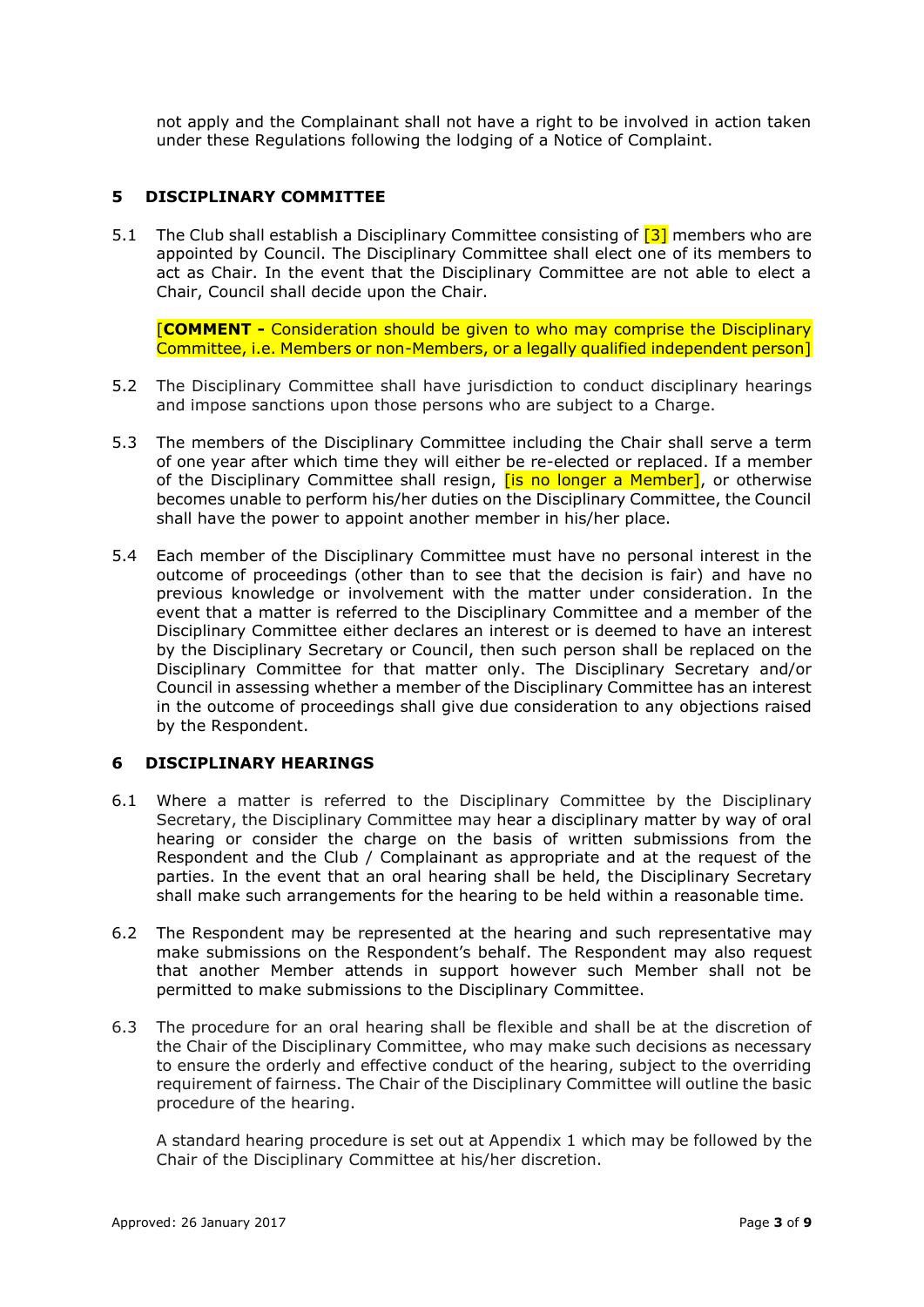6.4 If the Respondent does not attend the hearing as arranged above, provided that the Disciplinary Committee is satisfied that notice of the hearing was served properly, it may proceed to hear the evidence and decide the case in the absence of the Respondent.

# **7 DECISION AND AVAILABLE SANCTIONS**

- 7.1 The Disciplinary Committee shall either communicate its decision to the parties at the end of a hearing or notify the decision in writing at a later date as set by the Disciplinary Committee.
- 7.2 The Disciplinary Committee may dismiss the Complaint against the Respondent or where a disciplinary matter is found proven impose such sanctions upon the Respondent as it thinks fit including without limitation:
	- 7.2.1 dismiss the case where the Charge is not proven;
	- 7.2.2 a warning or reprimand in respect of the misconduct or rule breach committed;
	- 7.2.3 suspension or exclusion from Club activities including Club Tournaments, teams, meetings or otherwise;
	- 7.2.4 suspension or exclusion from holding office within the Club for a specified or indefinite period of time;
	- 7.2.5 suspension of the Member's membership of the Club for a specified period;

7.2.6  $\left[$  a fine not exceeding  $\left[$  £100] payable within any specified period of time].

- 7.2.7 expulsion from the Club;
- 7.2.8 a combination of any of the above or any other disciplinary action as considered appropriate by the Disciplinary Committee as appropriate.
- 7.3 The decision taken by the Disciplinary Committee in relation to the sanction to be imposed must be reasonable and proportionate in all circumstances and consideration may be given to the Respondent's previous disciplinary record.

### **8 DISCIPLINARY MATTERS INVOLVING YOUNG PERSONS OR ADULTS AT RISK OF HARM**

- 8.1 Where a disciplinary matter involves a Young Person or an Adult at Risk of Harm, the Club, the Disciplinary Committee and/or Appeal Committee must be mindful of the needs of the person in question and take these into account when deciding
	- 8.1.1 the format of proceedings
	- 8.1.2 whether any action is taken against such a person.
	- 8.1.3 if the Panel should include at least one member who has received safeguarding training.
	- 8.1.4 Whether any standard directions set out in these Regulations should be varied.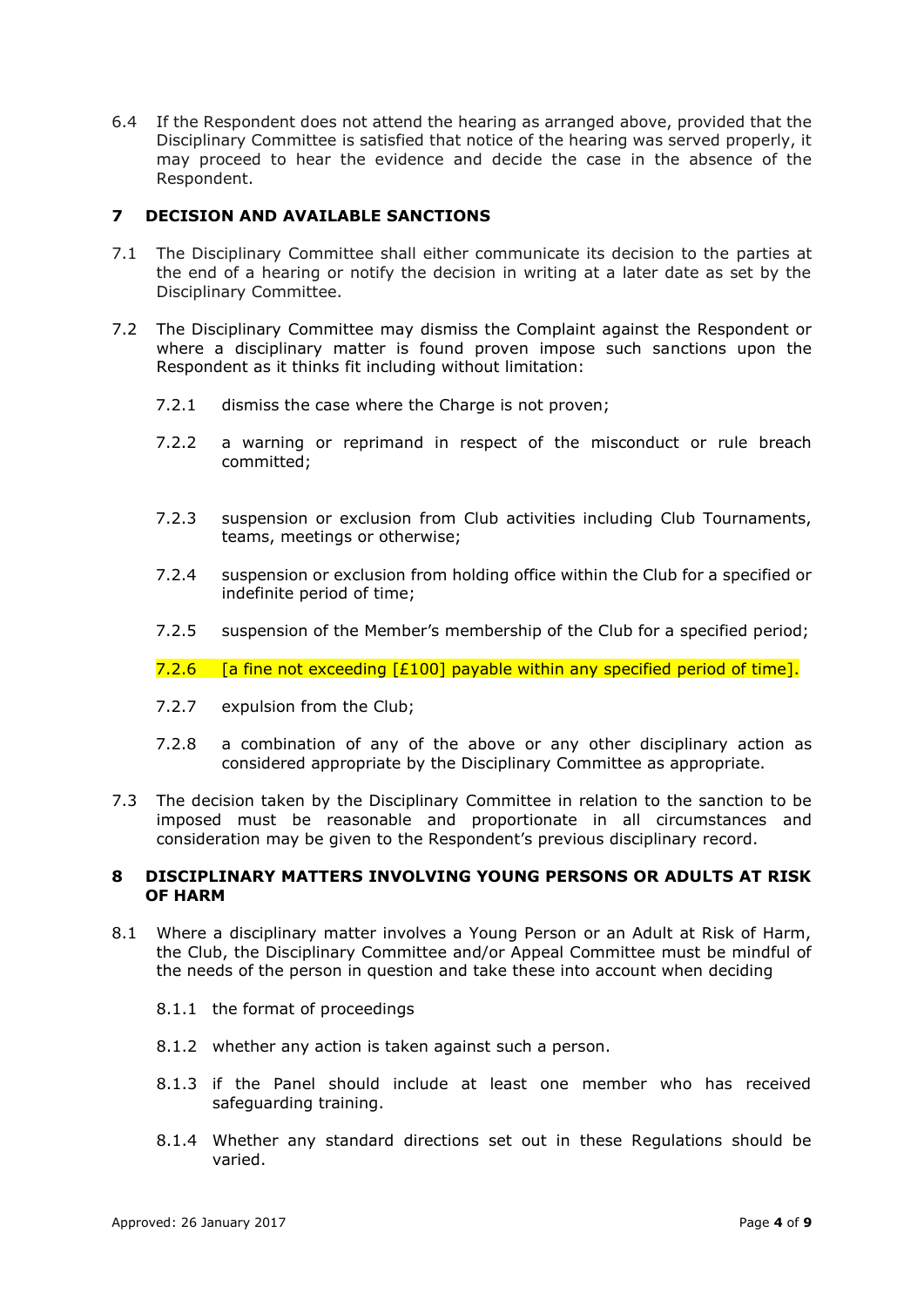- 8.2 Written permission should be obtained from any parent / carer of a Young Person or Adult at Risk of Harm where such person is asked to provide evidence and / or attend a hearing. Where a Young Person or Adult at Risk of Harm is asked to attend a hearing, they shall be afforded the opportunity to do so accompanied by any parent / carer and the Disciplinary Committee shall make sure that the Young Person or Adult at Risk of Harm fully understands the process taking place.
- 8.3 For the avoidance of doubt, the refusal of the parent, Young Person or Adult at Risk of Harm to co-operate shall not preclude Club from taking disciplinary action against the Young Person or Adult at Risk of Harm.

# **9 APPEAL**

- 9.1 Should an Appellant wish to appeal a decision of the Disciplinary Committee, the Appellant must lodge the appeal to the Club Council in writing within 14 days of the decision being notified to the Respondent.
- 9.2 The Appellant must set out the grounds of appeal in as much detail as possible including the nature of any new evidence he/she seeks to rely upon which may be considered by the Appeal Committee if deemed appropriate.
- 9.3 The Club will refer the appeal to County to hear in accordance with its Disciplinary Regulations. County shall determine at its own discretion whether the appeal is appropriate to be heard by County. If County determine not to hear the appeal, it shall be passed back to Club to determine in accordance with these Regulations.

### **10 APPEAL COMMITTEE**

- 10.1 The Club shall establish an Appeal Committee consisting of [3] members who are appointed by Council.
- 10.2 No member of the Appeal Committee shall have any interest or any previous involvement in a disciplinary matter which is to be considered by the Appeal Committee nor be a member of the Disciplinary Committee. In the event that a decision is appealed to the Appeal Committee and a member of the Appeal Committee either declares an interest or is deemed to have an interest by the Disciplinary Secretary and/or Council, then such member shall be replaced on the Appeal Committee for that matter only.

[**COMMENT:** Clubs may want to consider alternative processes for dealing with appeals of disciplinary decisions which may have limited grounds of appeal or review and may simply be reviewed by the Chair of Council or other senior figure within the Club. This may depend on the size of the membership within a Club as to whether there are sufficient people who are willing to act on Committees whilst retaining independence in disciplinary matter.]

# **11 APPEAL HEARINGS**

- 11.1 The Appeal Committee shall have jurisdiction to conduct appeal hearings and have the power to:
	- 11.1.1 dismiss the appeal;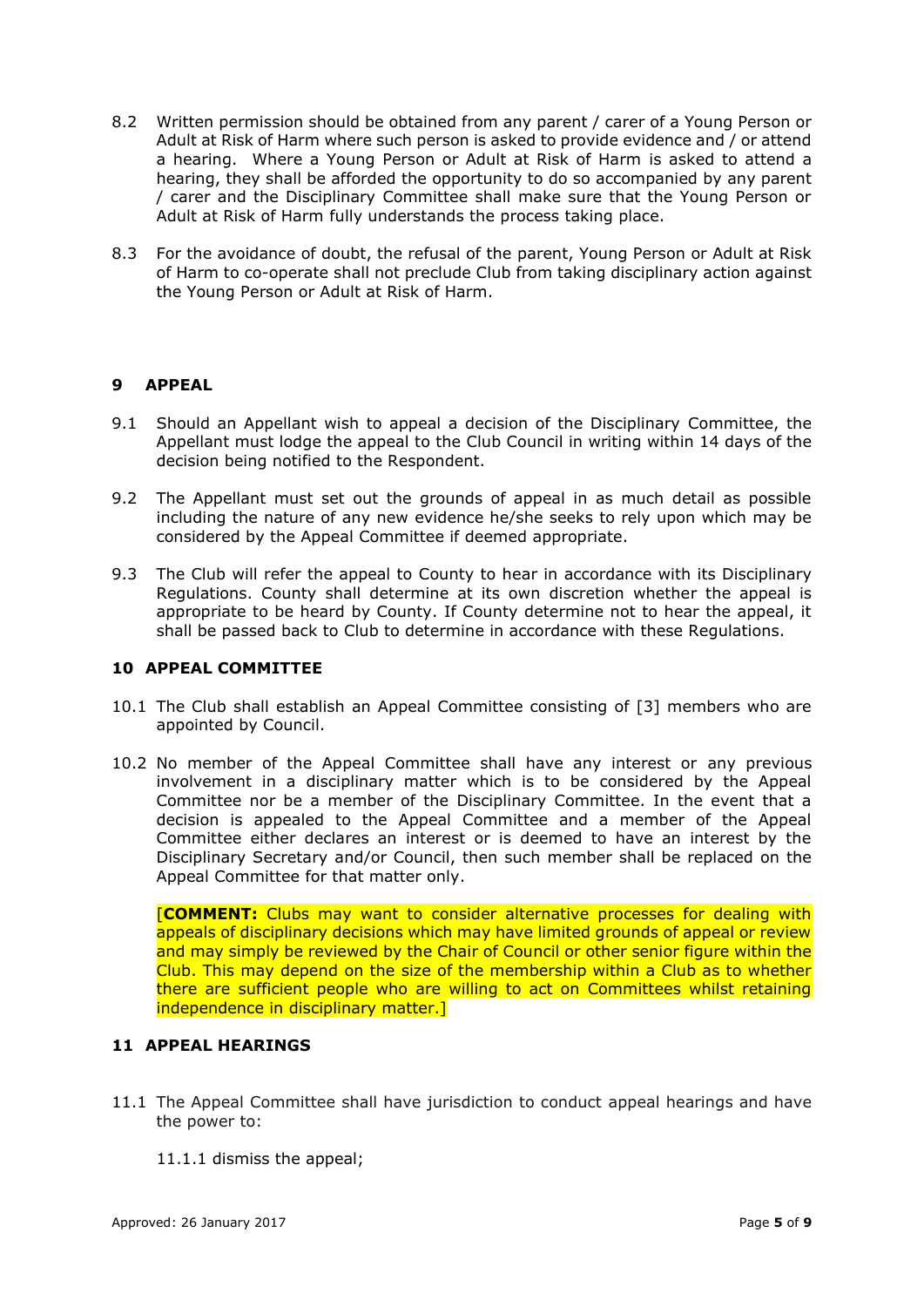- 11.1.2 overturn any finding and any sanction imposed by the Disciplinary Committee;
- 11.1.3 remit the matter for a re-hearing by the Disciplinary Committee;
- 11.1.4 substitute an alternative finding;
- 11.1.5 reduce or increase the original sanction; and/or
- 11.1.6 make such further order as it considers appropriate.
- 11.2 The Appeal Committee may hear an appeal by way of oral hearing or consider the appeal on the basis of written submissions received from the Respondent and the Club / Complainant as appropriate. Where an appeal is considered by way of written submissions then the Appellant's consent must be received in writing prior to such consideration.

**[COMMENT:** As above, Clubs should consider the appropriate way in which they wish to conduct appeal proceedings to fit individual circumstances.]

- 11.3 The Appeal Committee shall determine at its absolute discretion and on a case by case basis, whether an appeal of a Disciplinary Committee decision shall be by way of review only or a full re-hearing of all the evidence presented to the Disciplinary Committee.
- 11.4 The procedure for an Appeal Hearing shall be flexible and shall be at the discretion of the Chair of the Appeal Committee, who may make such decisions as necessary to ensure the orderly and effective conduct of the hearing, subject to the overriding requirement of fairness. The Chair of the Appeal Committee will then outline the basic procedure of the Hearing.

A standard hearing procedure for disciplinary hearings is set out at Appendix 1 which may be followed by the Chair of the Appeal Committee at his/her discretion.

11.5 The Appeal Committee shall either communicate its decision to the Appellant at the end of a hearing or it shall be notified in writing at a later date as set by the Appeal Committee.

### **12 MISCELLANEOUS PROVISIONS**

- 12.1 The standard of proof in all cases before the Disciplinary Committee and the Appeal Committee is the balance of probabilities.
- 12.2 Any time frame required to be implemented in respect of the Regulations may be amended on a case by case basis with consideration all the circumstances of the case and the setting of such time frame shall be at the discretion of the person/body who has the power to impose a deadline pursuant to the Regulations.
- 12.3 If the Chair of the Disciplinary Committee / Appeal Committee deems it appropriate, bearing in mind all the circumstances surrounding the case, the appropriate Committee may, at its discretion, request an independent person to act as adviser to the Disciplinary / Appeal Committee.
- 12.4 The Disciplinary Committee / Appeal Committee are not obliged to follow strict rules of evidence. They may admit such evidence as they think fit and accord such evidence such weight as they think appropriate in all the circumstances.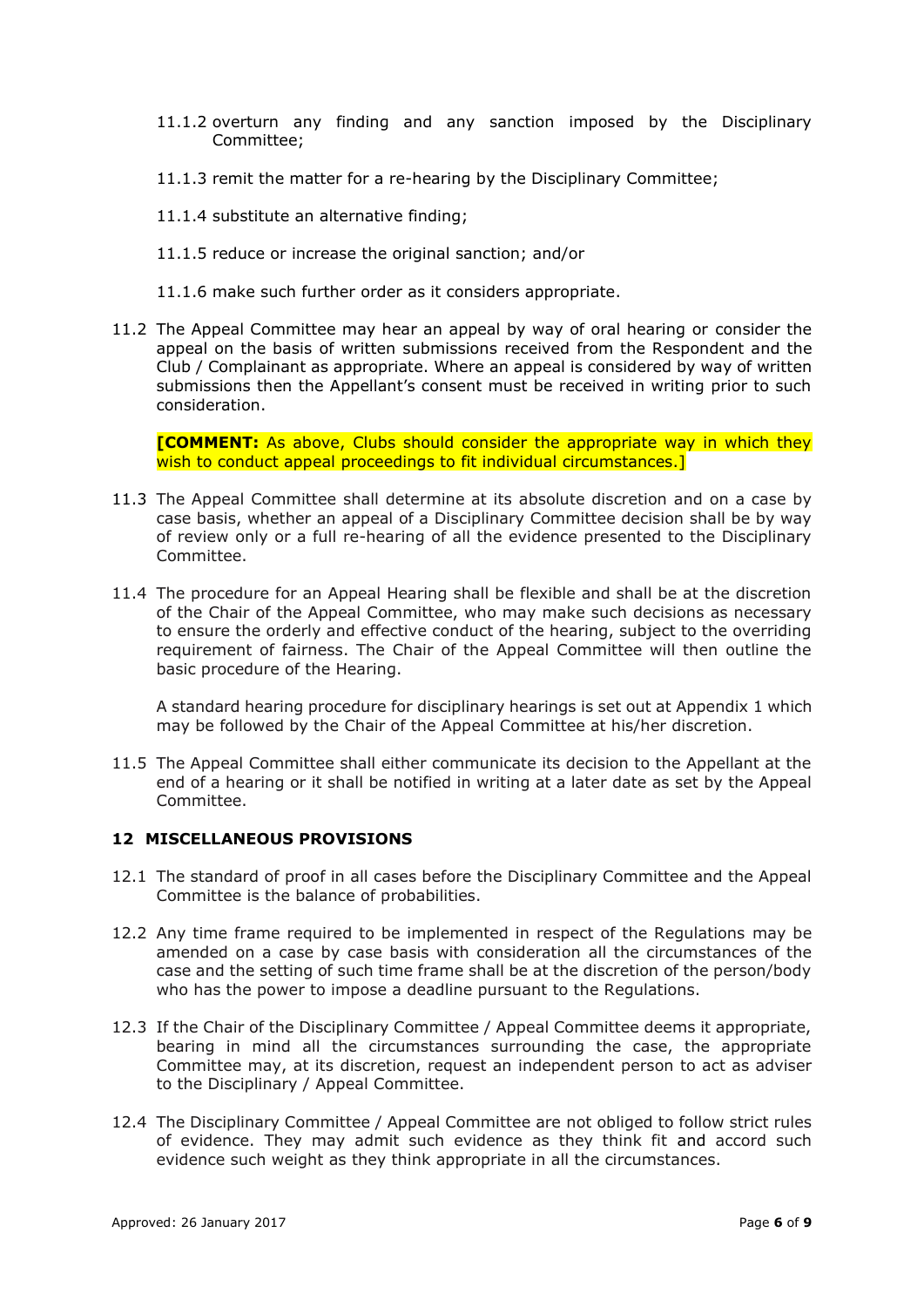- 12.5 The Disciplinary Committee and Appeal Committee shall decide any issue by majority and no member of the Disciplinary Committee or Appeal Committee may abstain from voting.
- 12.6 The Club will not be liable to any person, Member, or body for any loss, however caused, whether direct, indirect, financial or consequential arising out of or in connection with any disciplinary action taken under the Regulations.
- 12.7 Any relevant contact details for the Disciplinary Secretary and the Disciplinary / Appeal committees shall be available from the Club and communicated to Members from time to time.